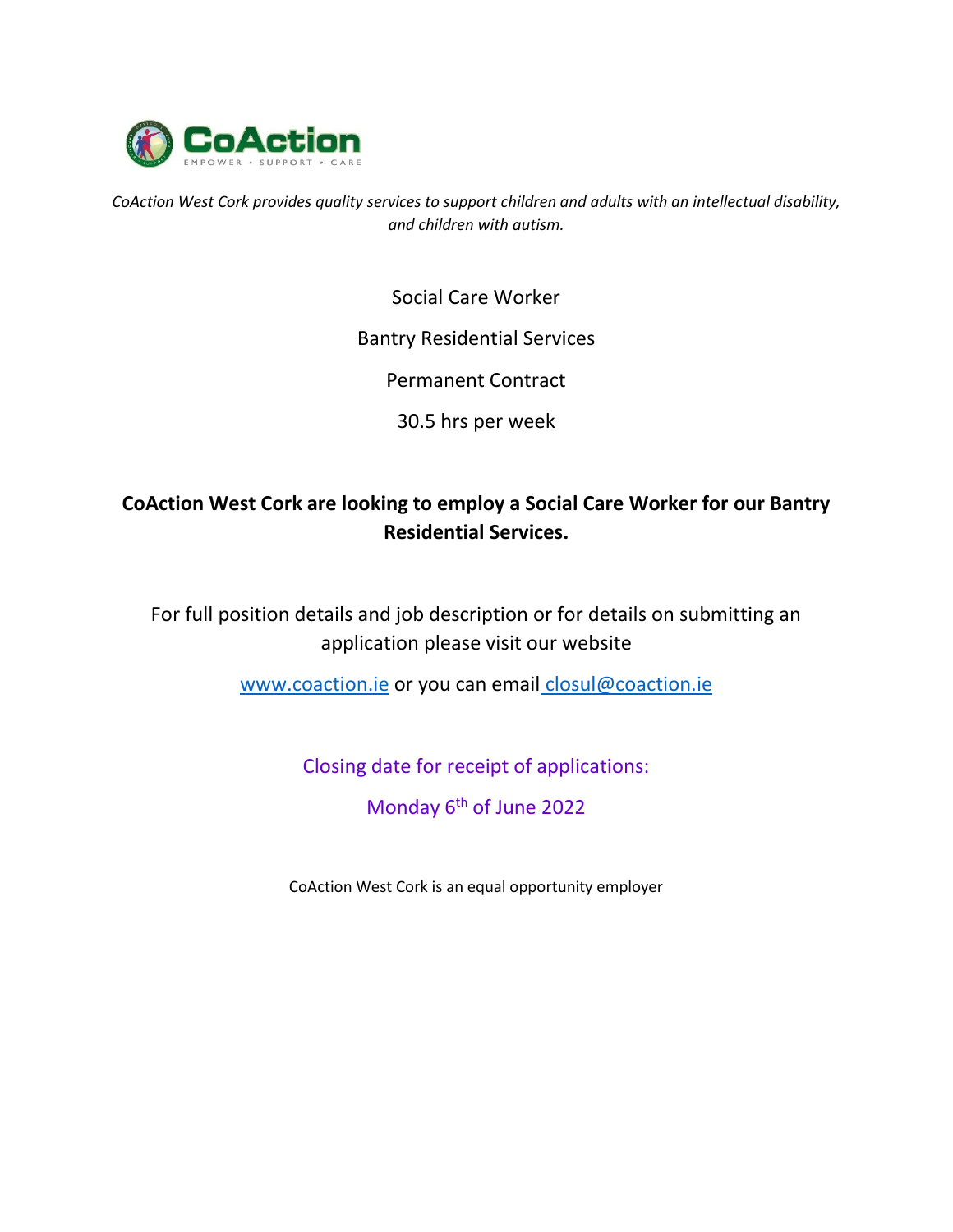### **Job Description**

#### **Social Care Worker**

Responsible to: Social Care Leader and PIC

The following description is intended to give a broad outline of the post only. It is neither inclusive nor definitive. Duties may be altered or amended to suit the changing needs of our clients. Staff will be consulted regarding any such changes. It is our policy to review job descriptions on an on-going basis.

### **Overall Purpose of Position**

To take responsibility for the day-to-day activities in the group home. To assist the social care leader in the responsibility for health and safety, programme implementation, personal care plans, budget management, staff planning, staff support and family liaison.

### **Responsibilities**

- To contribute to the promotion, creation and maintenance of a welcoming, caring and supportive environment in the Group Home ensuring a high standard of care is delivered.
- To at all times treat the residents of the Group Home with dignity and respect.
- To be attentive to the physical and emotional needs of the service users.
- To encourage group participation in the day- to- day running of the house. I.e cleaning, budgeting, cooking, menu planning, shopping, recreation activities.
- To contribute to the provision of a programme of stimulating activities for all the residents and to assist the service users in developing recreation activities and hobbies.
- To escort and assist on group outings arranged.
- To ensure the residents are not subjected to any forms of abuse and in particular, to ensure they are not subject to bullying or the threat of bullying.
- To implement agreed service user programmes in liaison with the social care leader
- To ensure that all relevant records within the house are maintained to a high standard
- To share in those duties, which are essential to the maintenance of hygiene, and to undertake domestic duties required to maintain the house in a clean and tidy condition.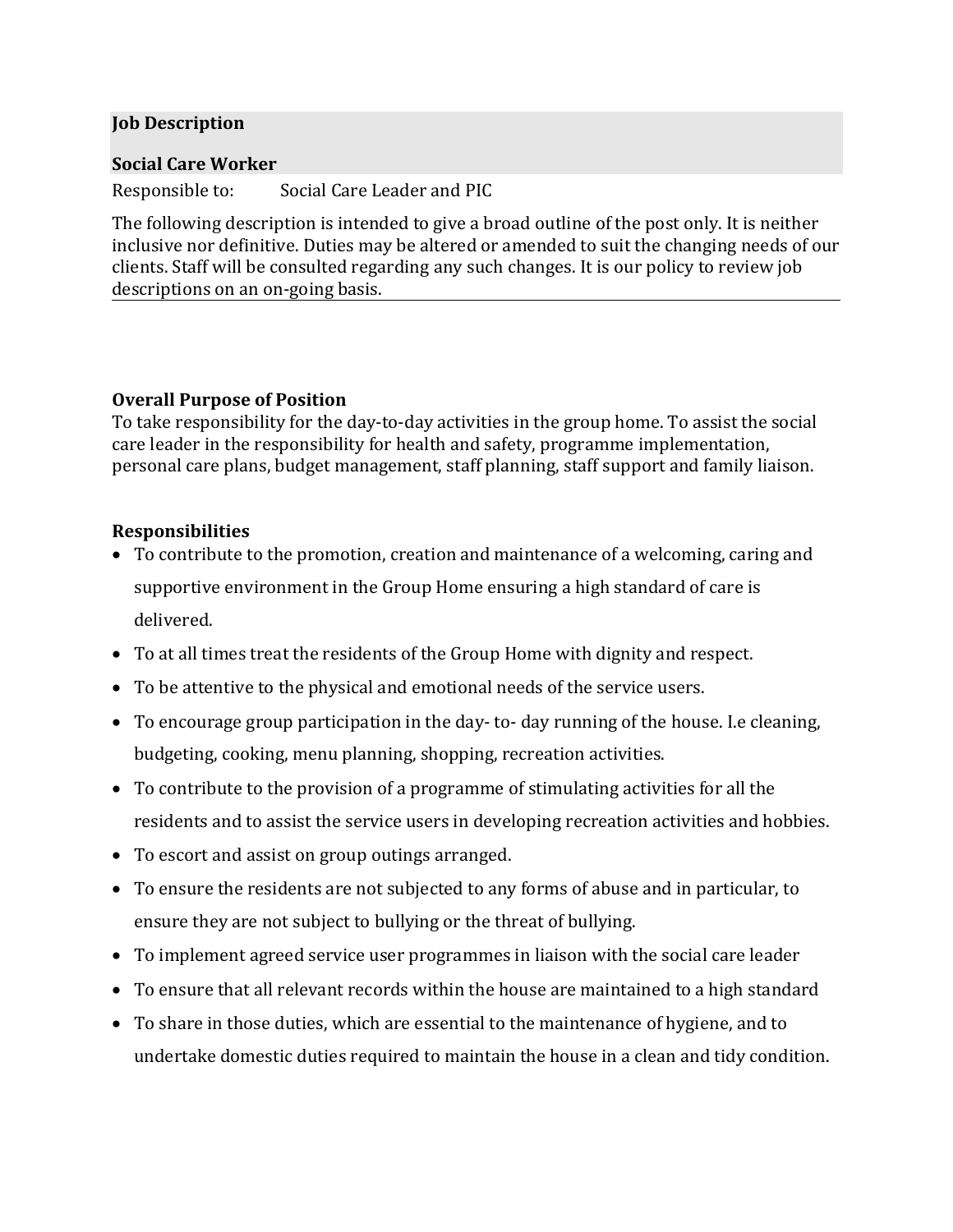- Under the guidance of the Social Care Leader/Area Manager to maintain good relationships with the clients families and other professionals.
- To participate in staff meetings.
- To ensure that health and safety guidelines are adhered to at all times.
- To ensure that all accidents/ incidents and complaints are reported and appropriately dealt with in line with CoAction's policies and procedures.
- To keep the social care leader/area manager informed of all matters relating to the residents welfare through regular reports and oral communication.
- To be alert to any possible danger, either from defects in premises or equipment, to address and bring to the notice of the social care leader/area manager.
- In the event of any immediate danger, to take appropriate action to reduce the risk of physical injury.
- To develop relevant skills and abilities by taking part in training courses open to you.
- To deliver induction and training to residential staff as agreed with the Social Care Leader/Area Manager.
- To carry out day-to-day supervision of staff reporting to you.
- To contribute in a positive and energetic manner to the overall development of CoAction and the services it provides.
- To ensure that all policies are adhered to at all times.
- Whilst acknowledging the need for the professional sharing of information within the team, you are required to have strict regard to confidentiality within the team.
- To carry out other duties which may be agreed from time to time in discussion with the Social Care Leader/Area Manager.

# **Particulars of Post**

 The salary for this position is in line with the Health Service Executive 's Social Care Worker scale.

### **Person Specification**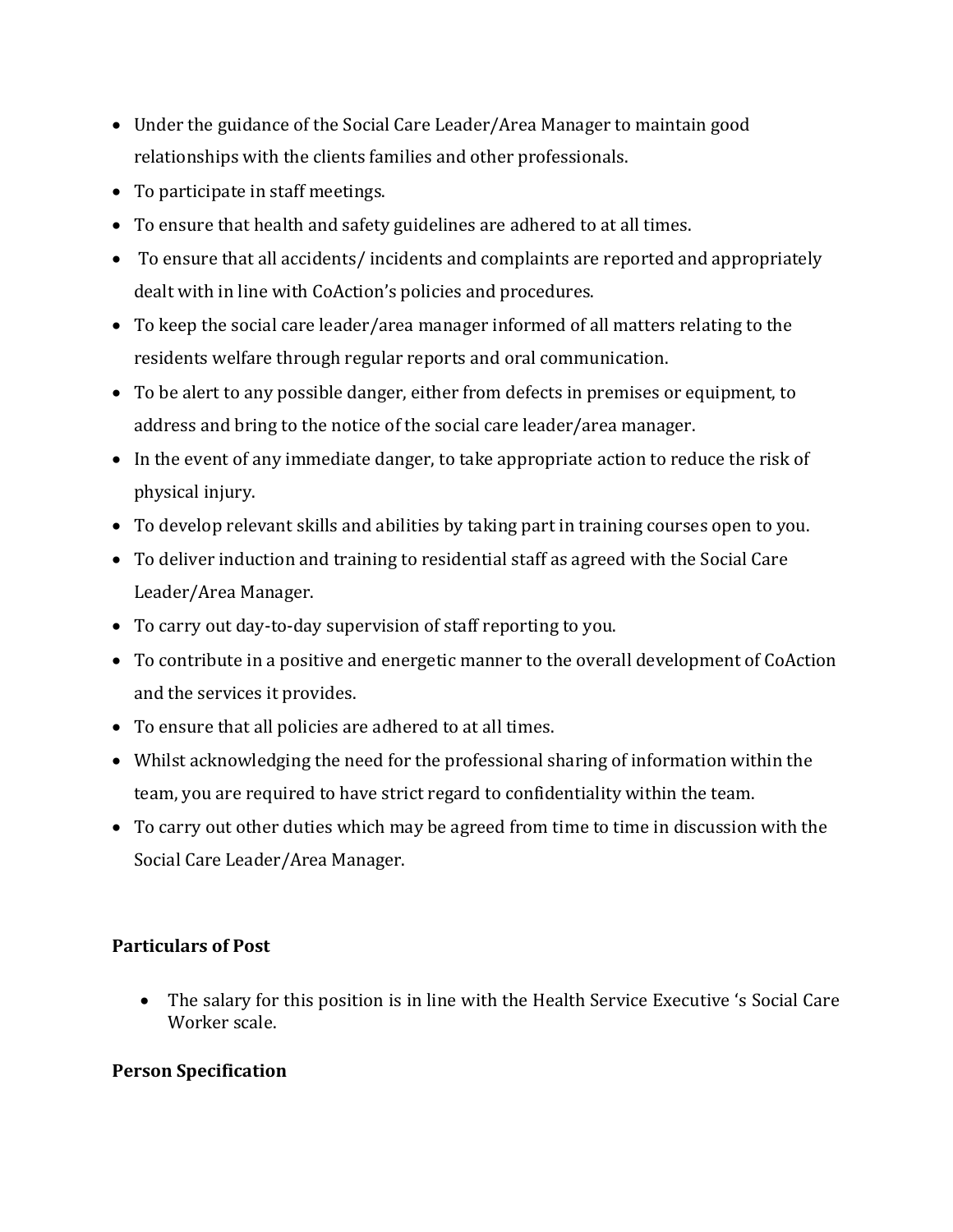| <b>Position Title:</b> | Social Care Worker         |
|------------------------|----------------------------|
| Based:                 | <b>Bantry Residential</b>  |
| Reports To:            | Social Care Leader and PIC |

Overall Position Purpose: To take responsibility for the day to day activities in the group home. To assist the social care leader in the responsibility for health and safety, programme developments, personal care plans, budget management, staff planning, staff support and family liaison.

#### **Essential Qualifications**

A recognised qualification that involves a third level supervised practice element to the course. or A recognised professional qualification for Social Care, outlined as follows; Youth and Community Degree BA & Hdip NQSW/BSW/MSW Nursing Qualification (RGN/RNID/ENMH) i.e HETAC/DIT/(UCC) Diploma in Social Care HETAC/DIT National Diploma in Applied Social Studies HETAC/DIT National Diploma in Childcare DIT Diploma in Applied Social Care National Diploma in Applied Social Studies (Disabilities), The Open Training College, (HETAC) accredited. Registered Nurse Intellectual Disability (RNID) RNMH qualification is also recognised under the above guidelines. Driving licence is essential.

### **Essential Skills**

Interpersonal skills, Ability to relate to people with intellectual disabilities, Flexibility, Willingness to learn Ability to work on own initiative Knowledge of advocacy and practical application. Ability to write reports Computer literacy Good communications skills Leadership ability

### **Essential Experience**